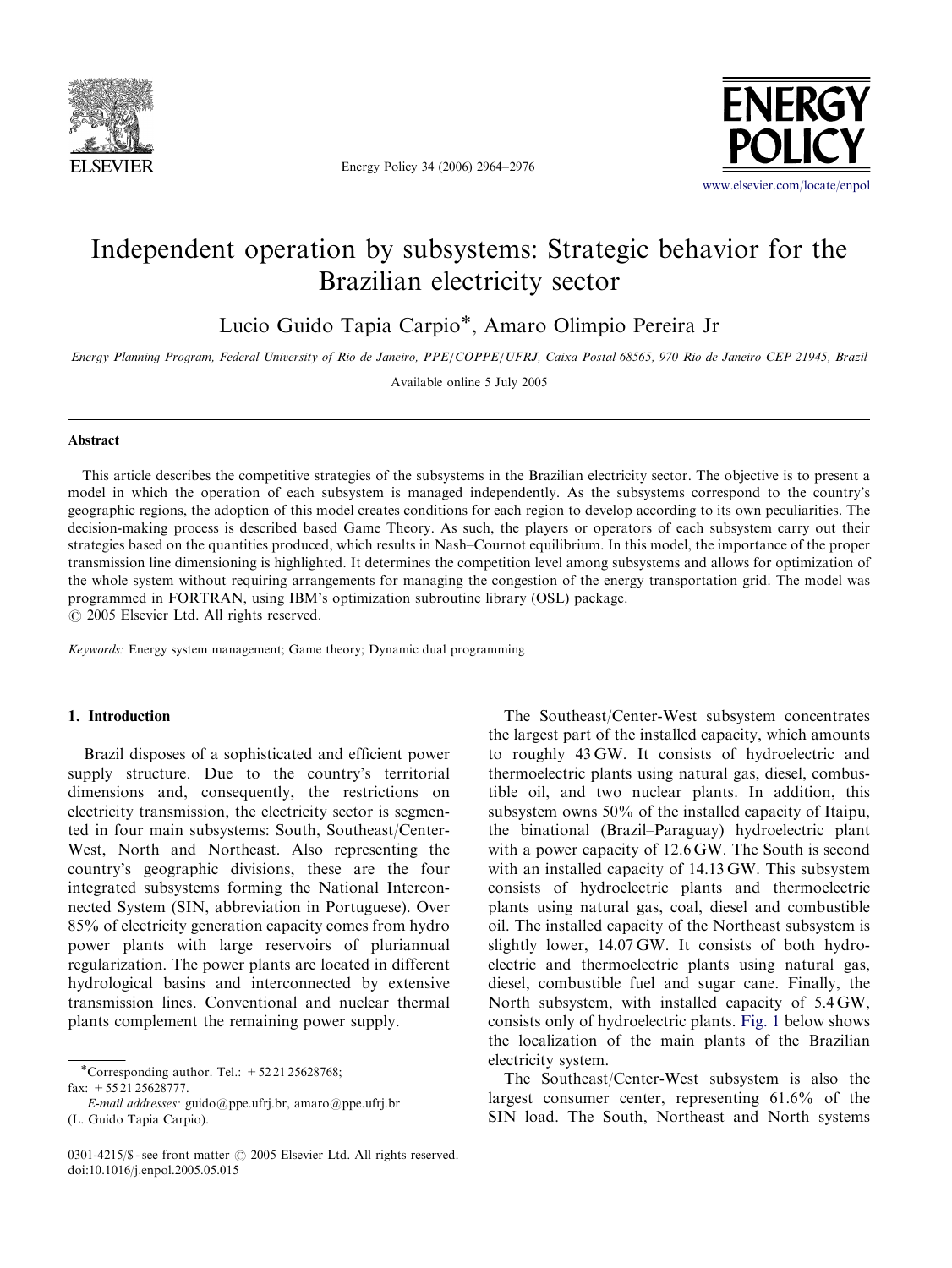<span id="page-1-0"></span>

Fig. 1. Main plants in operation. Source: ONS ([www.ons.org.br/ons/sin/index.htm\)](http://www.ons.org.br/ons/sin/index.htm).